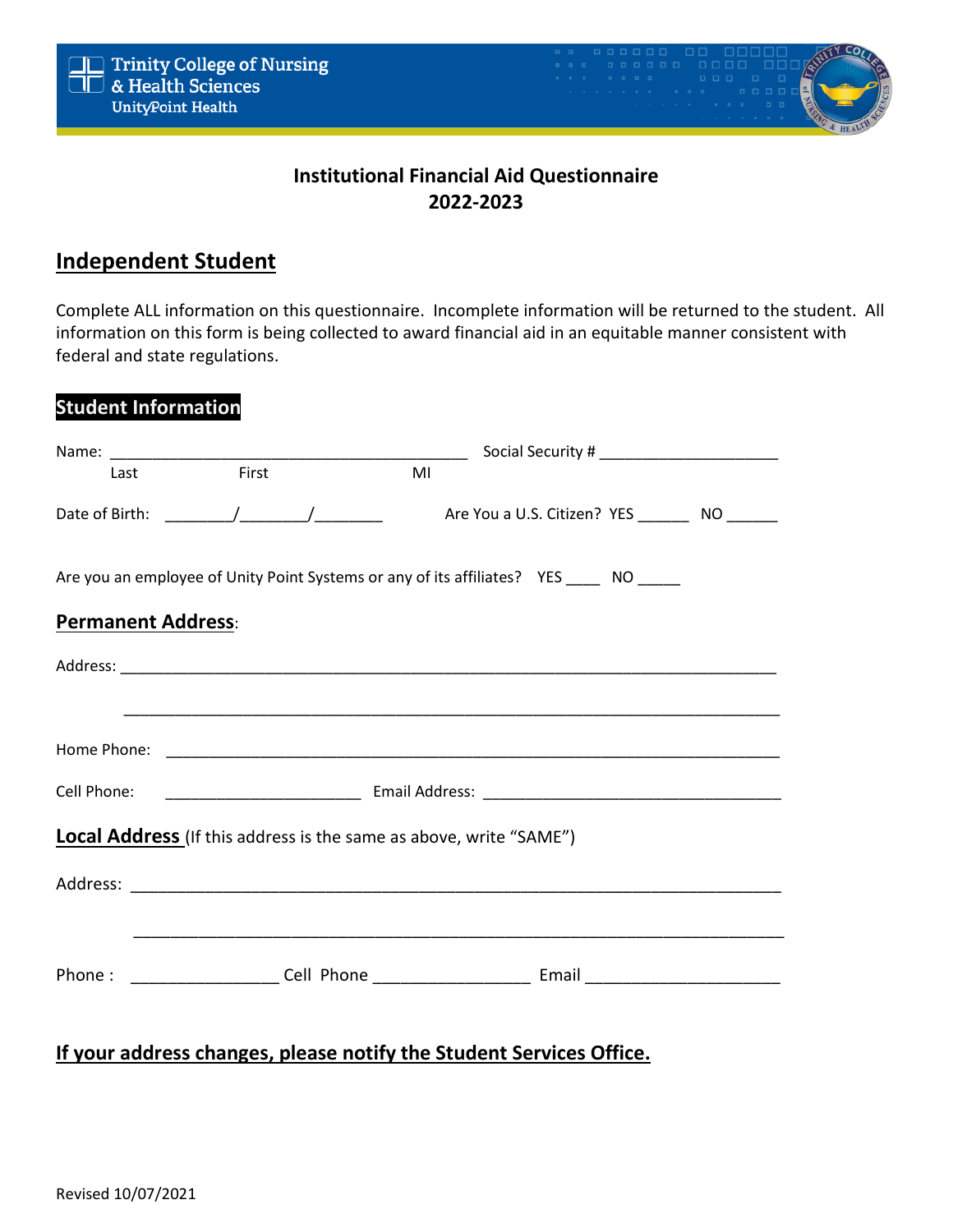

### **Education**

Program you are pursuing: RAD \_\_\_\_ BSN-A \_\_\_\_ BSN-B \_\_\_\_ BSN-C BSHS MSN

Have you ever attended a Trinity College of Nursing program before? YES NO

List all post-secondary institutions you have attended other than Trinity College of Nursing and the dates of attendance below and any Degrees you have received.

| <b>Name of Institution</b> | From mo/yr | To mo/yr | Degree received |
|----------------------------|------------|----------|-----------------|
|                            |            |          |                 |
|                            |            |          |                 |
|                            |            |          |                 |
|                            |            |          |                 |
|                            |            |          |                 |
|                            |            |          |                 |

### **Family Information**

List the people whom you will support between July 1, 2021 and Jun 30, 2022. Include:

- **Yourself**
- **Your Spouse**
- **Your dependent children**

Include other people only if they:

- Received more than half their support from you at the time you completed your application, **AND**
- Will continue to get this support between July 1, 2022 and Jun 30, 2023.

| <b>Full Name</b> | Age | Relationship | <b>Attending College</b><br>$Y/N$ ? | <b>COLLEGE</b> (if half-time<br>attendance or more) |
|------------------|-----|--------------|-------------------------------------|-----------------------------------------------------|
|                  |     | <b>SELF</b>  | Υ                                   | <b>Trinity College</b>                              |
|                  |     |              |                                     |                                                     |
|                  |     |              |                                     |                                                     |
|                  |     |              |                                     |                                                     |
|                  |     |              |                                     |                                                     |
|                  |     |              |                                     |                                                     |